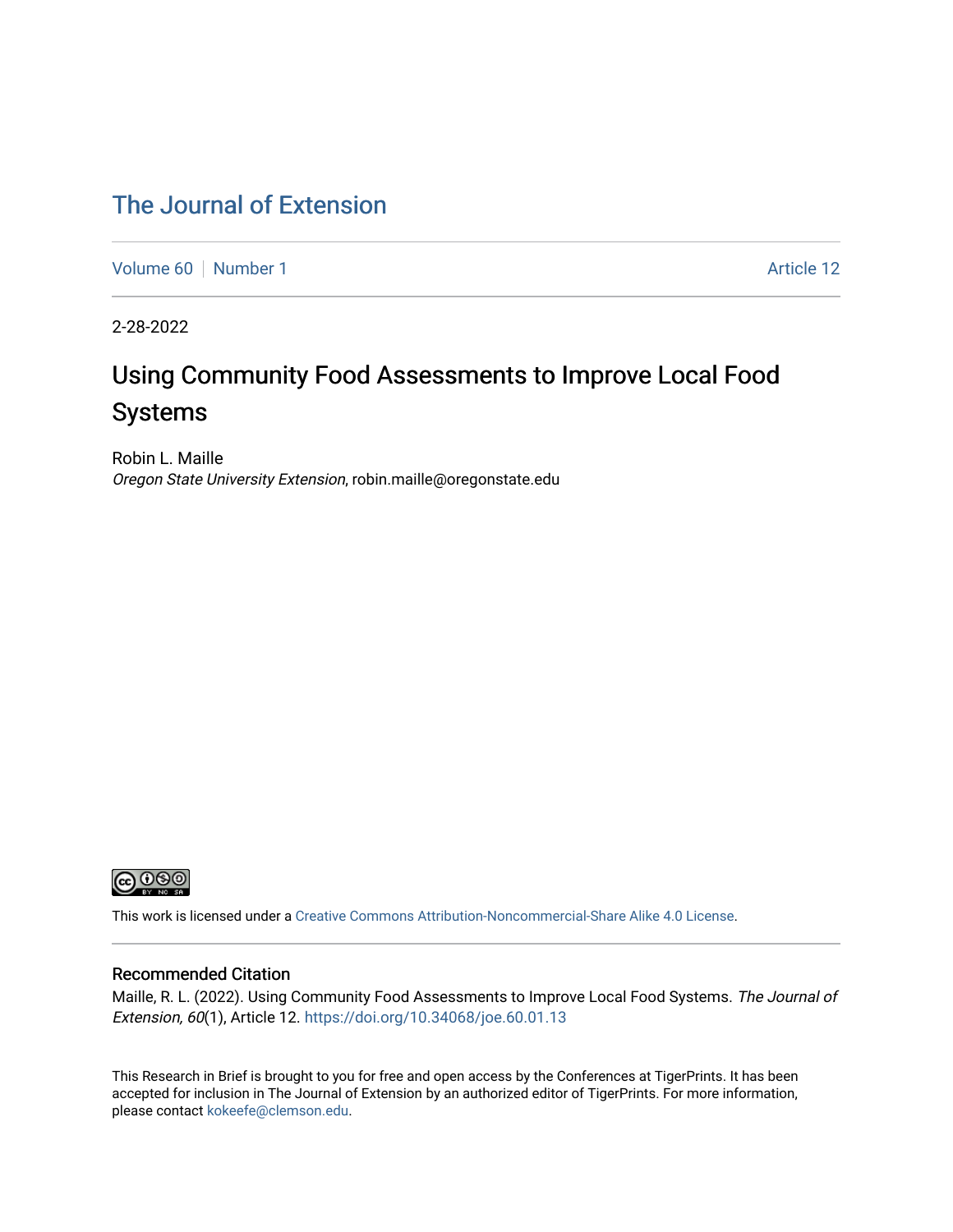## Using Community Food Assessments to Improve Local Food Systems

### Cover Page Footnote

I would like to thank Oregon Food Bank staff Sharon Thornberry, Tracy Gagnon, Spencer Masterson and Katy Giombolini for their support of this important work, and Lauren Gwin of OSU Center for Small Farms & Community Food Systems for her thoughts and encouragement in writing this article. I would also like to thank Marc Braverman for reviewing several versions of this paper. Finally I would like to thank Tess Krampien, who served as the AmeriCorps RARE in Union & Baker Counties in 2016-2017 and was the connecting force for my work with Oregon Food Bank. Community food system work over the past ten years could not have happened without a wide variety of local and statewide funding sources including individual donors, non-profit organizations, and local and state organizations that contribute staff or volunteer time, space, and facilitation skills to bring people together, document conversations, and provide educational programs.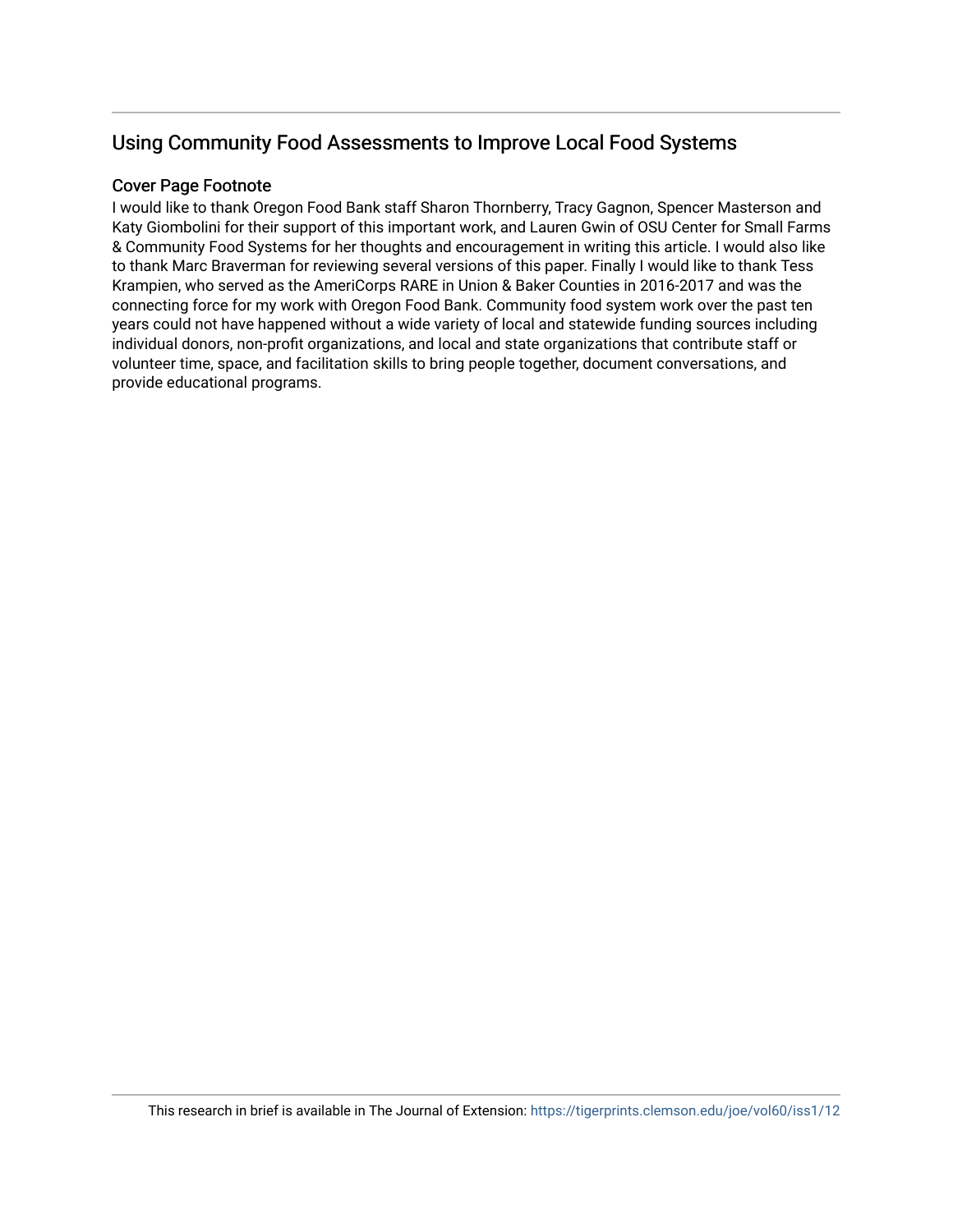# **Using Community Food Assessments to Improve Local Food Systems**

 $R$ Obin L. MAILLE<sup>1</sup>

AUTHOR: 1Oregon State University Extension.

**Abstract**. Community Food Assessments (CFAs) can be used to identify resources and gaps in how food is grown and distributed in a community, and to develop action plans for improvement. This article shares the process for conducting these assessments and draws lessons from CFAs conducted across Oregon. Key themes and innovative projects are highlighted to share potential programming ideas. Extension can play a role in partnership development and networking that helps create sustainable projects that improve local food systems.

#### **INTRODUCTION**

A community food assessment (CFA) is a data gathering process that combines social science research methods with community organizing principles to produce an action plan for a community (Oregon Food Bank, 2019). There are a variety of reasons to conduct CFAs. As described by the Centers for Disease Control & Prevention (2012), CFAs can be used to determine areas with limited access to healthy and fresh food so that decision-makers within those areas can begin to address those needs. Pothukuchi (2004) states that CFAs "constitute a first step in planning for community food security" (p. 356). The organization WhyHunger (2013, para. 3) states that a CFA can be used to develop programming and policies that address food system needs, noting "the shape and scope of a CFA is as diverse as the communities that carry them out." According to The Johns Hopkins Center for a Livable Future (2019), the CFA "gathers information about residents' perceptions of the food environment and their food shopping behaviors" (para.1) with the goal of increasing access to healthy food. In short, the CFA is a tool that can be used by community leaders to identify food-related needs and develop programs to address them.

From 2008 to 2018, the Oregon Food Bank (OFB) coordinated 25 CFAs that gathered information from all 36 Oregon counties (OFB, 2020). The assessments were conducted by members of the Resource Assistance for Rural Communities (RARE) AmeriCorps program administered by the University of Oregon. These RARE members were sponsored by local organizations and assigned to work with one or two counties for 11 months to complete the assessments. The

assessments were compiled using both qualitative and quantitative data gathered through interviews, surveys, informal conversations, focus groups, community meetings, and a review of existing research.

As an example, the CFA for Union and Baker Counties used information from 53 interviews and 72 surveys conducted with producers, consumers, farmers market managers, grocery store and restaurant owners, public health officials, school administrators, and food pantry managers. In addition, the assessment used a process called FEAST, "Food, Education, Agriculture, Solutions, Together," which invited participants from the above mentioned groups as well as social service agencies, non-profit organizations, and local universities to meet together and talk about challenges and opportunities in their food systems (OFB, 2016). The RARE member for Union and Baker Counties then compiled the information gathered through the above activities into the CFA report (Krampien & Maille, 2017). The assessment is a community resource that documents existing programs and practices and identifies opportunities to improve food access and overall community health.

The CFA process involves listening to rural communities, learning about their needs, and identifying ways to make positive changes in their local food system. Since Extension educators often provide programs that improve food systems through better nutrition, healthier cooking skills, improved gardening skills, or safe food-preservation techniques, conducting a CFA can help determine which activities are a priority for the community.

The Oregon CFAs document a wide variety of programs and initiatives that address concerns within local food sys-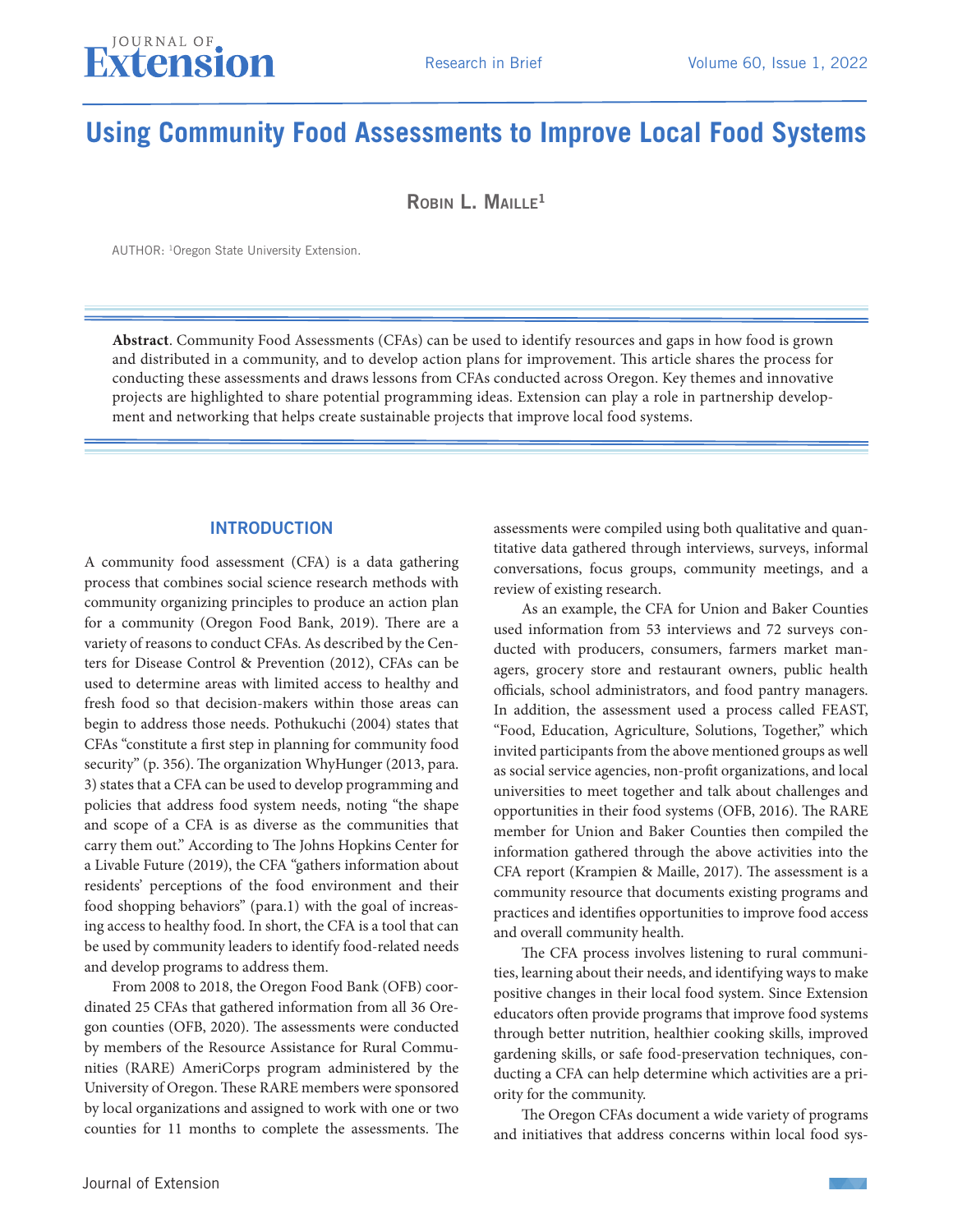tems. This article provides an overview of the CFA process from a statewide perspective and provides examples of activities that could help other states improve their own local food systems.

### METHODOLOGY FOR REVIEWING CFA DATA

In summer 2018 a group of faculty and other personnel from Oregon State University Extension and Oregon Food Bank began working together with the goal of reviewing the Oregon CFAs. The group sought to identify common themes and innovative projects described in the 25 reports conducted by that time with the goal of telling the story of community food systems in Oregon. Gillespie et al. (2003) write, "the most effective partnerships around food bring diverse individuals together, creating a need to balance multiple interests. Goals must be consonant with the goals of the organizations represented in the partnership" (p. 3). OFB staff developed a working project charter and shared documents via Google drive. Each group member read six reports and identified common themes, challenges, and opportunities within the reports. Together, we identified 56 themes from the CFAs and distilled them into seven over-arching themes (challenge areas) through consensus. Finally, we highlighted innovative and successful projects that could serve as models for replication within those different theme areas. We organized and sorted this information using Microsoft Excel spread sheets.

#### RESULTS

There is a wealth of data within the CFA reports that can be used to tell the story of Oregon food systems. Table 1 summarizes key themes (challenges) from the CFAs and provides examples (opportunities) of programs that help improve local food systems.

We identified a wide variety of innovative projects and responses that have both local and statewide impacts affecting policies, systems, and the overall food environment. Some examples of these include:

- The Willamette Women's Farm Network is a cooperative formed in 2008 that supports women farmers and ranchers. It is an active group that promotes training and job opportunities, and provides support and encouragement to fellow farmers (https://small farms.oregonstate.edu/smallfarms/osu-womenfarmer-networks).
- Double Up Food Bucks helps low-income families buy more fruits and vegetables at farmers markets during the market season and provides an incentive to shop at farmers markets, helping to boost local economies. This program is supported by the Oregon Legislature as well as a host of community organizations (https://doubleuporegon.org).
- Rogue Farm Corps (RFC) offers Beginning Farmer Training that includes internship and apprenticeship programs that provide mentoring for the next generation of farmers. RFC also has a Changing Hands Program which focuses on land access and intergenerational succession (https://www.rogue farmcorps.org).
- Gorge Grown Food Network links producers and consumers in five counties in the Columbia River Gorge region. The network provides support to a wide variety of food system projects including producer working groups, gleaning projects, and a food security coalition, and maintains a website with information links to food resources and farmers markets (https://www.gorgegrown.com).
- The Healthy Traditions Project of the Siletz Tribe hosts educational activities that encourage tribal members and their families to grow, harvest and prepare traditional foods using traditional practices. Activities and information are posted via their Facebook page, @CTSIHealthyTraditions.
- The Grant County Local Food Guide connects community members with local food and provides information about producers, processors, food banks, farmers markets, and more (https://gced100. wixsite.com/gcfoodguide).
- Food for Lane County is a regional food bank with over 150 distribution sites. They work with partners to provide nutrition education and garden programs and also sponsor summer food-service program sites. They were a key part of the CFA process for rural Lane County (https://foodforlanecounty. org).
- Ranchers Feeding Kids, initiated in Malheur County in 2009, connects local cattle producer organizations with school districts to arrange for donation of beef for school meals. As of 2013 nearly 5,500 students in 13 school districts had benefited from the program, and partnerships were developed with Extension programs across state lines, including Food Bank and Farm Bureau partners (Brody et al., 2014).
- The Oregon Legislature has approved a variety of different bills that work to improve the food system including the Poultry Bill, Cottage Food/Farm Direct Marketing Bill, Home Baking Bill, and Aggie Bonds (Oregon Department of Agriculture, 2014 and 2018; Gwin, 2018; Business Oregon, 2021). Data and stories from the CFAs helped garner increased funding from the Legislature for Oregon Farm to School programs and Double Up Food Bucks programs around the state.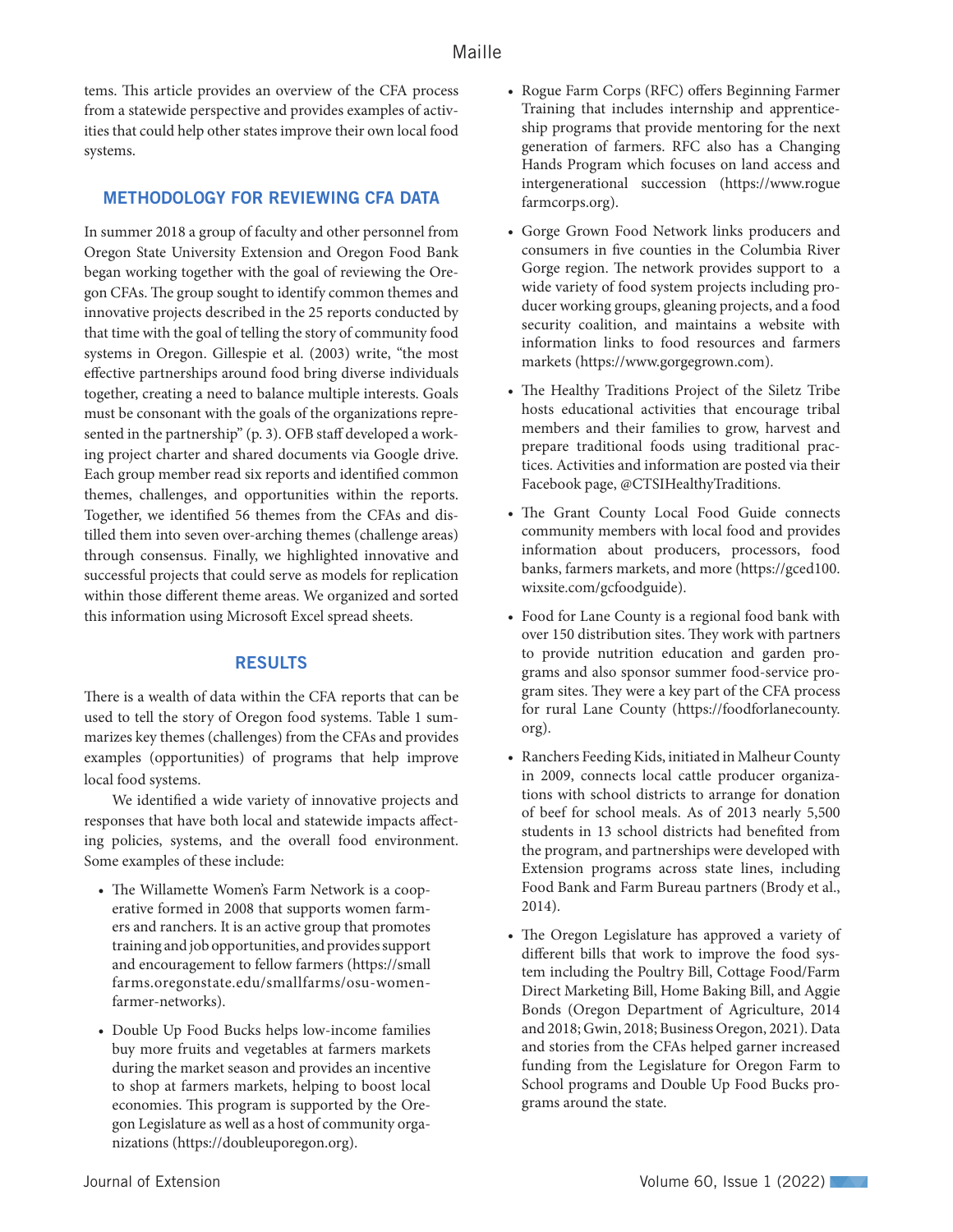### Using Community Food Assessments to Improve Local Food Systems

| Challenges                                                                                   | Details about challenges                                                                                                                                                                                                                                                                                                                   | Opportunities                                                                                                                                                                                                                                                                             |
|----------------------------------------------------------------------------------------------|--------------------------------------------------------------------------------------------------------------------------------------------------------------------------------------------------------------------------------------------------------------------------------------------------------------------------------------------|-------------------------------------------------------------------------------------------------------------------------------------------------------------------------------------------------------------------------------------------------------------------------------------------|
| Change in farm size and<br>focus                                                             | • Small farms are not economically viable without off-farm<br>income<br>• Loss of farmland to home and business development or to<br>large-scale monocropping<br>• Change in farming practices resulting from natural and<br>economic forces<br>• Increased price for land impacts who can farm. Median<br>farm size is less than 50 acres | • USDA/NRCS grants to help small farmers<br>• Beginning Farmer Training                                                                                                                                                                                                                   |
| Gaps in food supply<br>chain marketing, sales,<br>and transportation                         | • Marketing and sales of farm, ranch, and ocean products<br>• Infrastructure for processing, storage and, transport of<br>products                                                                                                                                                                                                         | • Cooperative food marketing groups and<br>shared processing facilities<br>• Local food and farm guides<br>• Mobile processing for meat<br>• Commercial kitchen rental                                                                                                                    |
| Need for improved food<br>literacy and access to<br>decrease food insecurity                 | • Nutrition education, school meals, and garden programs<br>• Food access and availability are related to housing, employ-<br>ment, and transportation as well to food costs and stocking of<br>grocery stores                                                                                                                             | • OSU Extension SNAP Ed/Food Hero<br>• USDA Child Nutrition Programs<br>• AmeriCorps/FoodCorps<br>• Veggie Rx<br>• Oregon Harvest for Schools<br>• Gleaning Programs<br>• School and community gardens<br>• Use of SNAP and WIC benefits at farmers<br>markets<br>• Healthy corner stores |
| Need to acknowledge the<br>importance of hunting,<br>fishing, gathering, and<br>food sharing | • Importance of trade, barter, and family food sharing<br>• Loss of access to traditional land for hunting and gathering<br>• Loss of fish habitat and obstacles to migration                                                                                                                                                              | • Homeland and First Foods Programs<br>offered by Oregon Native American tribes<br>• Salmon and trout habitat enhancement<br>work                                                                                                                                                         |
| Insufficient labor force<br>and low wages                                                    | • Availability of reliable labor force and ability to pay ade-<br>quate wages                                                                                                                                                                                                                                                              | • Raising the minimum wage<br>• Providing benefits for farm workers                                                                                                                                                                                                                       |
| Economic and social<br>importance of collabo-<br>ration                                      | • Need for networking and collaboration to achieve goals and<br>for emergency preparedness                                                                                                                                                                                                                                                 | • Farming networks<br>• Seed Exchanges<br>• Agri-tourism farm loops                                                                                                                                                                                                                       |
| Role of policies and<br>legislation                                                          | • Need for policy changes and additional funding at local and<br>state levels to encourage local food production and consump-<br>tion                                                                                                                                                                                                      | • Double Up Food Bucks<br>• State and national Farm to School Pro-<br>grams and Grants<br>• Oregon Home Baking Bill                                                                                                                                                                       |

|  |  |  |  |  | Table 1. Common Challenges and Opportunities Found Across 25 Oregon CFAs |  |  |  |  |  |
|--|--|--|--|--|--------------------------------------------------------------------------|--|--|--|--|--|
|--|--|--|--|--|--------------------------------------------------------------------------|--|--|--|--|--|

#### **DISCUSSION**

The CFAs highlighted innovative programs that successfully engaged people within the counties and identified areas for improvement. All the innovative projects noted in this article are still active and successful; however, many others that were highlighted in the CFAs are not. Communities learn from these efforts, and initial projects often lay the groundwork for other projects, movements, or policies that improve the local food system or help create a common vocabulary and dialogue about food production and food security. The ideas and relationships created through these projects constitute major contributions. Those projects that have flourished over the years can serve as models for food system development in other locations. In a future publication, it would be valuable to explore common elements that led to the success or failure of these projects and programs.

As we move ahead with supporting innovative projects, it is important to ensure they are culturally responsive to and inclusive of different populations in the community. We can look at programs and policies designed to improve the food system through different lenses such as equity and empowerment (Balajee, 2012) or family impact (Bogenschneider et al.,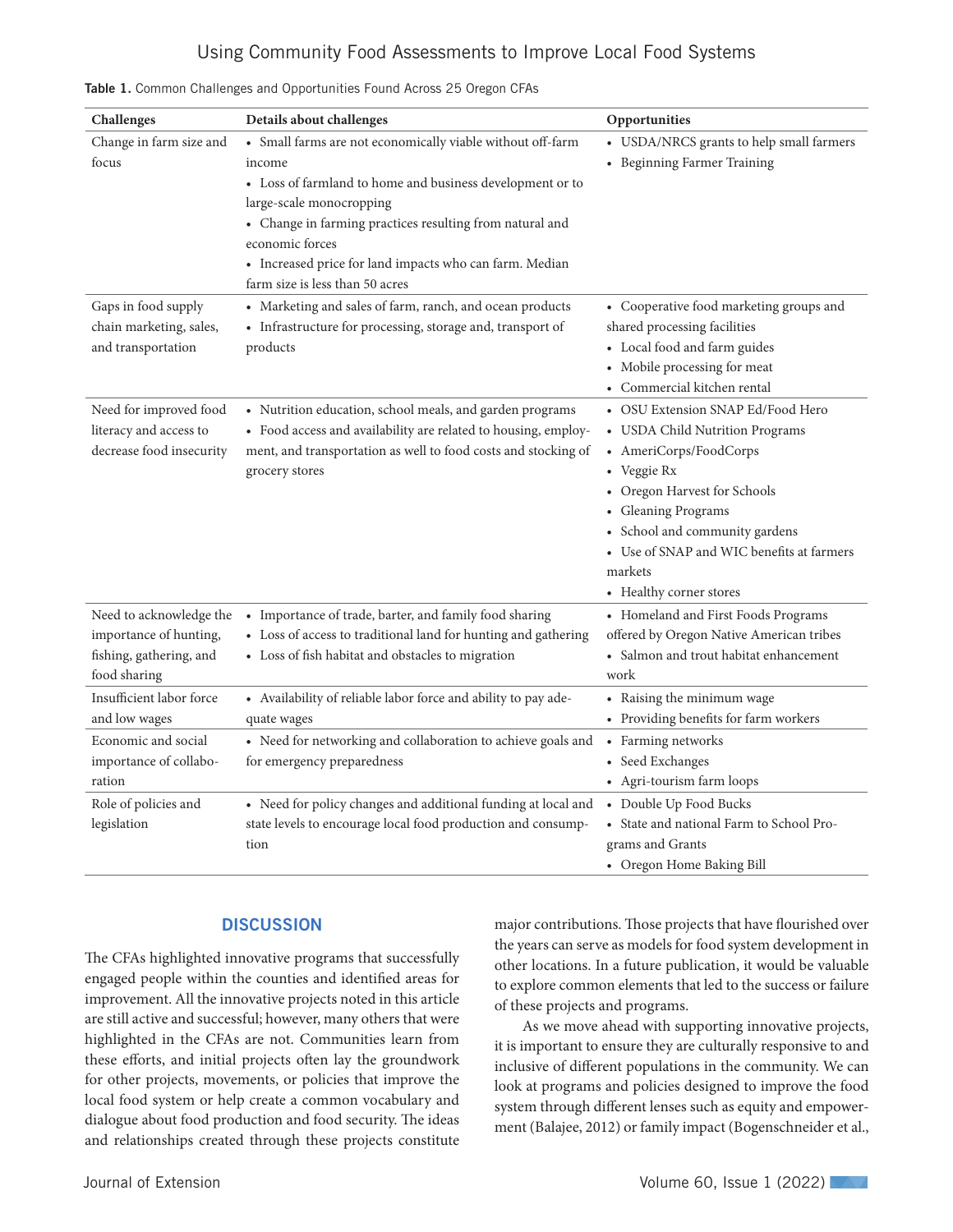2015). Applying these lenses to a project in the design phase can result in a more sustainable project that truly meets the needs of the community. In the USDA Community Food Security Assessment Toolkit, a valuable CFA design resource, the author states, "diverse representation in the planning phase is key to a successful outcome" (Cohen, 2002, p. 10).

The FEAST process strengthens partnerships and helps individuals and organizations make commitments to improving their local food systems. Participants develop action plans that specify who will do what, which helps increase the likelihood that follow-up activities take place. For example, the regional food bank in Union and Baker Counties submitted a successful application to host another AmeriCorps RARE member to work more specifically on food security issues. This person developed a Food Resource Guide for Union County and expanded Harvest Share sites around the county. These food system discussions also led to a local school district applying to host a Food Corps volunteer, only the second position offered in eastern Oregon. Finally, CFA work in the Columbia River Gorge was foundational to setting up programs that resulted in that region being awarded the 2016 Robert Wood Johnson Foundation Culture of Health Award (RWJF, 2016).

The different themes we identified in this initial process could be explored more fully through further research on the projects' innovations and the communities where they are found. Future research could examine the roles of collaboration and networking in sharing information and resources, the roles of education and public health in addressing systemic inequalities in food systems, or the role of food systems in reducing incidences of chronic disease. One could also look at how programs within Native American communities focus on "first foods" as a way to strengthen cultural belonging by embracing traditional methods for gathering and preparing foods from the wild. Researchers could also identify the impact of policy changes meant to improve access to local foods in schools, backyards, farmers markets, and rural grocery stores.

#### **CONCLUSIONS**

Extension can play a role in connecting different food system players so that they share resources more efficiently and work together to address challenges and promote opportunities. Morgan and Fitzgerald (2014) discuss how Extension can be involved in healthy, sustainable food systems. One of their recommendations is to "explore community-wide and cross-sectoral collaborations to be able to address the system-wide issues" (p. 4). Networks play an important role in supporting the community food system movement. As one CFA noted, "there are many resources that already exist in the community that need to be harnessed, connected, or highlighted in a certain way to better support the local food

system" (Rico, 2010, p. 53). In Union and Baker Counties, Extension served as the sponsor and supervisor for the AmeriCorps RARE member who conducted the CFA. However, in other counties a variety of other community organizations served this role and were responsible for identifying funding to support the monthly stipend, travel, and office support for this position. The greater the community investment in the CFA, the more likely it will be used as a resource for food system planning. The CFA process in Union and Baker Counties helped to percolate ideas, develop partnerships, and hold people more accountable for improvements in their food system. A variety of educational programs, funding opportunities, and new ways to access fruits and vegetables can be directly linked to this CFA. Based on this review, the CFA process is an effective way to do this.

#### **REFERENCES**

- Balajee, S. S., Cross, T., Hermanns, N., Johnson, R. H., Lindahl, K., Lynch, T., Lyons-Eubanks, K., McClendon, B., McSharry McGrath, M., & Wiggins, N. (2012). *Equity and empowerment lens (racial justice focus)*. Multnomah County. https://multco.us/file/31833/ download
- Bogenschneider, K., Little, O., Ooms, T., Benning, S., & Cadigan, K. (2015). *The Family Impact handbook: How to view policy and practice through the Family Impact lens*. Family Impact Institute. https://www.purdue. edu/hhs/hdfs/fii/wp-content/uploads/2015/06/fi\_ handbook\_0712.pdf
- Brody, B., Jensen, S., Galloway, R., Hamilton, S., & Chamberlain, A. M. (2014). Ranchers feeding kids: A multi-partner approach to programming. *Journal of Extension, 52*(1). https://tigerprints.clemson.edu/joe/ vol52/iss1/23/
- Business Oregon. (2021). Beginning & expanding farmer loan program (aggie bond) Business Oregon. https:// www.oregon.gov/biz/programs/AggieBond/Pages/ default.aspx
- Centers for Disease Control and Prevention. (2012). *Community food assessment*. Centers for Disease Control and Prevention. https://www.cdc.gov/healthyplaces/ healthtopics/healthyfood/community\_assessment.htm
- Cohen, B. (2002, July). *Community food security assessment tool*. Economic Research Service. https://www.uc.edu/ cdc/urban\_database/food\_resources/community\_ food\_security\_assessment\_USDA.pdf
- Gillespie, A.H., Gantner, L.A., Craig, S. Dischner, K., & Lansing, D. (2003). Productive partnerships for food: Principles and strategies. *Journal of Extension, 41*(2). https://archives.joe.org/joe/2003april/a8.php
- Gwin, L. (2018, April). Oregon's home baking bill: residential kitchen exemption for baked good and confection-